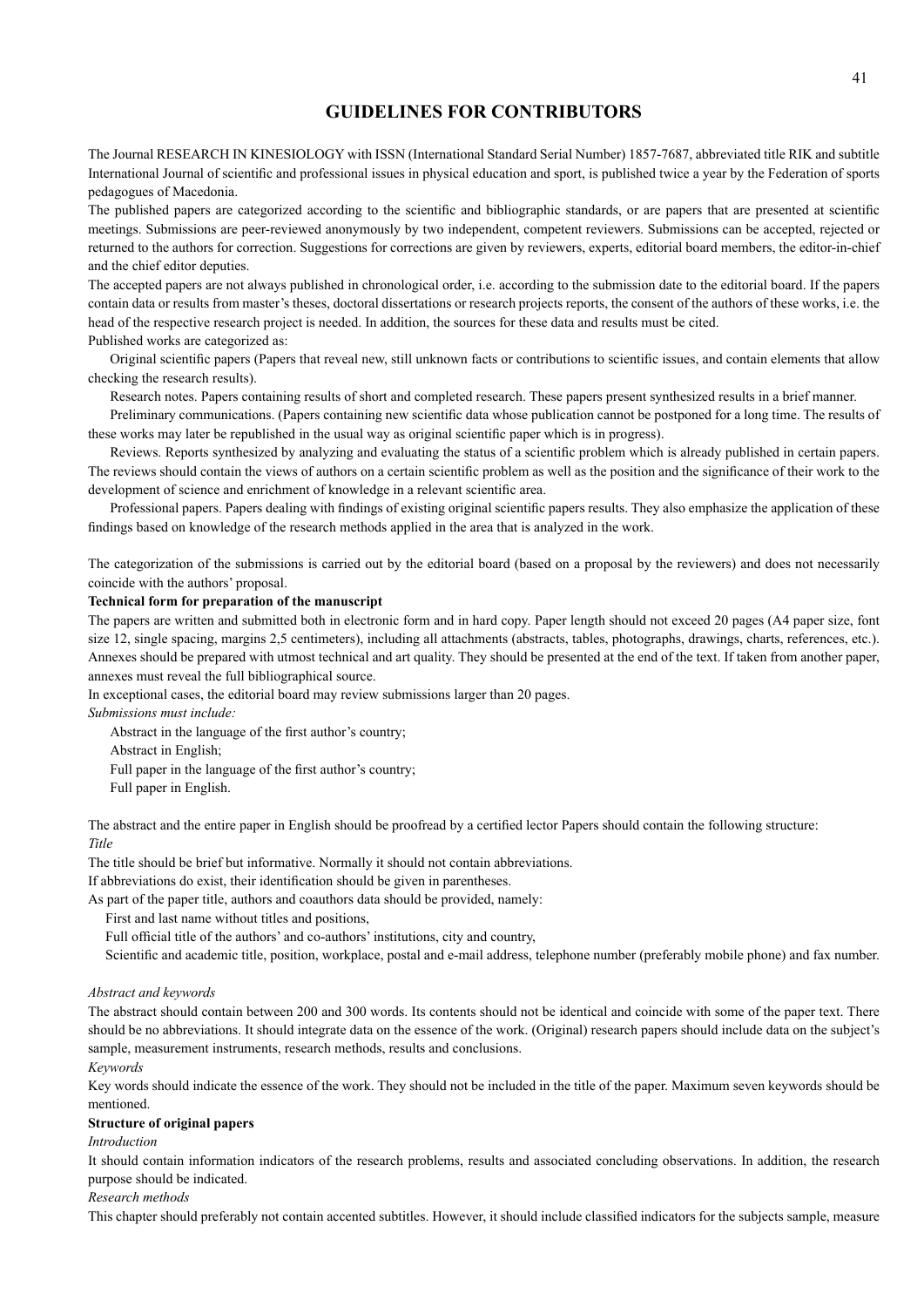ment instruments applied, research methods (experimental, descriptive, historical, statistical, etc.). *Results*

The results should be an outcome of appropriate processing methods. The results should be presented in a tabular, graphical or schematic manner, or by drawings, photos, etc. They should be interpreted concisely and should not be repeated in the text expressively by numerical data. *Discussion and conclusions*

The discussion scope should be the most significant chapter in terms of the full paper text. It should contain causal relations and explanations of the results obtained. It should also include data interpretation from the applied data processing methods and interpretation of scientific results. The discussion should be characterized by appropriate comparisons of the research results with results of previous relevant research. Directions could be given concerning the theoretical and practical significance of the research results and their kinesiological and scientific implementations. The research conclusions should be integrated and synthesized with the discussion of results. They are based on discussions and should not overlap with the survey results.

#### *References*

Citation of references in the text and in the "References" should be in accordance with the Harvard referencing system (American Psychological Association standard). The references citation examples given in these Guidelines should be followed by the authors.

#### *In the text*

Citation is made only from original sources. If they are not available (if quoted indirectly), the appropriate wording should be used ("taken from...", "according to:..."). Citation should be either in original form or in quotes.

In case of indications of results, views, thoughts, etc., the name of the author should be indicated in parentheses, followed by a comma, and the year of publishing of the paper, for example: (Strel, 1987).

If an author that obtained research results is stated, the publishing year should be indicated in parentheses, in addition to the last name of the author. Example: (From the comparison of the results from the measurement characteristics of the motor tests, received by Gligorov (1999), one can assume that...).

When two or more research results' sources are cited, published in the same year, by the same author or group of authors, the citation in the parentheses should be in the following format: author's (authors') last name, comma, years alphabetical order in lowercase, on which commas are placed. Example: Bala (2002a, 2002b). In such cases, these sources must be listed in the chapter "References" in the same order.

In the following explanations for indication of the authors, examples are shown only for the research results obtained. Examples of stating the results, views, thoughts, etc., are not displayed, but they correspond to the research results' reference examples.

If two authors are cited, e.g. Naumovski & Gontarev (2006), it is necessary to specify both surnames and year.

If the authors have the same surname, the initials of the first names are indicated. For example: A. Naumovski  $(2002)$  & M. Naumovski (2006). The listing of such sources should be used throughout the paper regardless of the different years.

In cases when three, four or five authors are cited, the first indication should contain all surnames and year. Subsequent citations should only indicate the first author and the words "et al.". For example, the first indication is: Morrow, Jackson, Disch& Mood (1995) and subsequent indications, only Morrow et al. (1995).

If there are more than five authors, the citation should be as in the case of three to five authors in the subsequent indication, i.e. by stating the first author and "et al.". For example: Kurelic et al. (1975). However, the citation of bibliographic units in the chapter "References" should list all authors

The citation of the paper for which no data on the author are available, the title of the paper is indicated, instead of the surnames. For example: Ministry of Education and Science (2008).

In exceptional cases (when the original source is unavailable), cross-referencing is used. In parentheses the following is indicated: the author quoted, the year of publication of the paper which contains the source, a semicolon, "by", the author quoted, comma, year. For example: (Momirovic, Wolf & Popovic, 1999; by: Gontarev, 2007).

#### In the "References "

The journal uses APA standard. The most common indications of sources under that standard are shown bellow.

The sources are listed in alphabetical order by surname of the first author or title of the paper if the author is unknown. If the same author appears alone in one work and as the first author with two or more authors in other works, his independent works should be cited first. Then, in alphabetical order of surnames the second, the third and subsequent papers are listed. If the same author appears more than once, the works are listed chronologically, i.e. starting with the earliest towards the latest work.

In cases where works are in process of publication, it is necessary to give all information on the paper. The words "in press" should be put instead of the publication year.

Instead of surnames, in cases where the author is unknown, the title of the work and other data should be indicated.

Regardless of the number of authors of the paper, all authors are indicated. Their names are separated by a comma and before the name of the last author the symbol "&" is put.

When a book (monograph) is cited, its title should be written in italic.

When a paper published in a journal is cited, the title of the journal and the year (volume) are written in italic.

All bibliographic units are indicated in the original language in which the paper is written. If the paper is not written in English, the translation of the title in English should be indicated in squared parentheses.

T1 ibsequent text shows examples of most common indication of bibliographic units in the "References".

#### **Books (monographs)**

*Example:*

Graton, G., & Jones, I. (2006).Research methods for sport studies. London and New York: Routledge.

42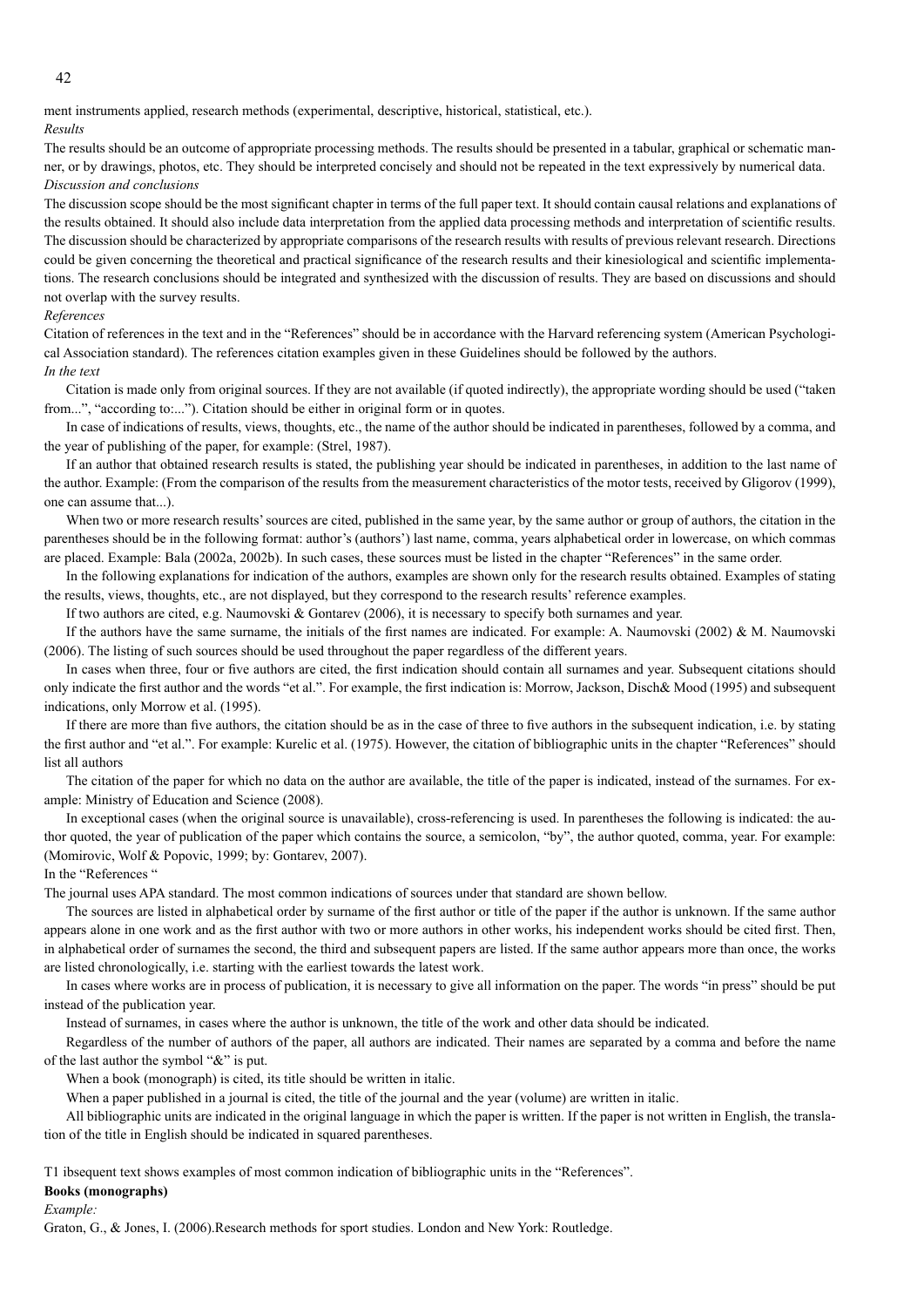If the source is not in English, the English translation of the title is given in squared parentheses, as well as the language from which the translation is made.

Example:

Hayмовски, A. (2004). Osnovni statisti~ki metodi vo sportot. [Basic statistical methods in sport. In Macedonian]. Skopje: Fakultet za fizi~ka kultura, Univerzitet " Sv.Kiril i Metodij" vo Skopje

#### *Journals:*

The citation of papers in journals is indicated by the journal title, the volume, the number of the issue in parentheses, the first and last page of the paper.

#### Example:

Hessler, E., &Amazeen, P. (2009). Attentional demands on motor responsibility coordination. Research Quarterly for Exercise and Sport, 80(3), 510-523.

If the work is in print, in parentheses, the term "in press" is used instead of the publication year. The volume, the number of the issue and the pages of the journal in print must be stated.

#### Example:

Naumovski, A. (in press). Comparison of the predicative value of the anthropometric and motoric latent dimensions for the success in two sport elements of basketball and volleyball. Sport & science.

If a paper published in a Supplement is cited, the number of the Supplement is indicated in parentheses, instead of the number of the journal. Example:

Bala, G, Golubovic, S., & Katie, R. (2010). Relations between Handedness and Motor Abilities in preschool children. Collegium Antropologicum, 34(Suppl. 1), 69-75.

#### *Chapters in books*

# Example:

Čokorilo, R. (2007). Emocionalni razvoj predskolskog deteta. U G. Bala (Ur.), Antropoloske karakteristike i sposobnostipredskolske dece (str. 227-248). [Anthropological characteristics and abilities of preschool children. In Serbian]. Novi Sad: Fakultet sporta i fizickog vaspitanja, Univerzitet u Novom Sadu.

#### *Papers in proceedings of conferences*

# Example:

Hughes, M., & Reed, D. (2005). Creating performance profile using perturbations in soccer. Proceedings of 4th International Scientific Conference on Kinesiology " Science and Profession - Challenge for the Future", Opatija, 2005, (pp. 34-53). Zagreb: Faculty of Kinesiology, University of Zagreb.

#### *Doctoral, Master's and Graduate works*

Example:

Gligorov, C. (2008). Prediktivna vrednost na nekoi bazi~ni motorni testovi, analizirani so razli~ni metodolo{ko-statisti~ki postapki vrz uspehot na situacionite motorni testovi kaj ispitanici so nadprose~ni motorni spospbnosti. [Predictive value of some basic motor tests analysed by different methodological-statistical procedures on the success of the situation motor tests with tested individuals above-average motor capabilities. In Macedonian.] (Докторска дисертација, факултет за физичка култура Универзитет " Св.Кирил и Методиј " во Скопје.The citation of undergraduate and master's theses is identical with the citation of doctoral dissertations. Instead of "Doctoral dissertation" the terms "Master's thesis" and "Graduate Work" should be used accordingly.

# *Electronic sources*

Given the specifics of electronic resources (computer software, computer and information services, on-line sites), their indication in this text is shown by general order of the parts of the bibliographic unit by some examples.

# On-line Abstract

The order of the elements of the bibliographic unit is as follows:

Surname, initials of the name. (Year). Title, [on-line]. Journal title, volume, first page-last page. Abstract from: Name the file collection: name of the unit collection: unit-tag.

# Example:

Mayer, A.S., & Bock, K. (1992). The tip of the tongue phenomenon: Blocking or partial activation? [on-line]. Memory and cognition, 20, 715-726. Abstract from: DIALOG File: PsycINFO Unit: 80-16351.

# *On-line journal, available by e-mail*

The order of the elements of the bibliographic unit is as follows:

Surname, initials of the name.(Year, month).Title, [paper volume]. The journal title [on-line serial publication], volume (number). Available by e-mail: e-mail message, text message.

#### Example:

Funder, D.C. (1994, March). Jugmental process and content: Commentary on Koehler base- rate [9 paragraphs]. Psycology [on-line serial publication], 5(17). Available by E-mail: psyc@pucc Message: Get psyc 94-xxxxx.

# CD-ROM Abstract

The order of the elements of the bibliographic unit is as follows:

Surname, initials of the name. (Year). Title [CD-ROM]. Journal title, volume, first page-last page. Abstract from: Source and number of the unit.

Example:

Mayer, A.S., & Bock, K. (1992). The tip of the tongue phenomenon: Blocking or partial activation? [CD-ROM]. Memory and cognition, 20,